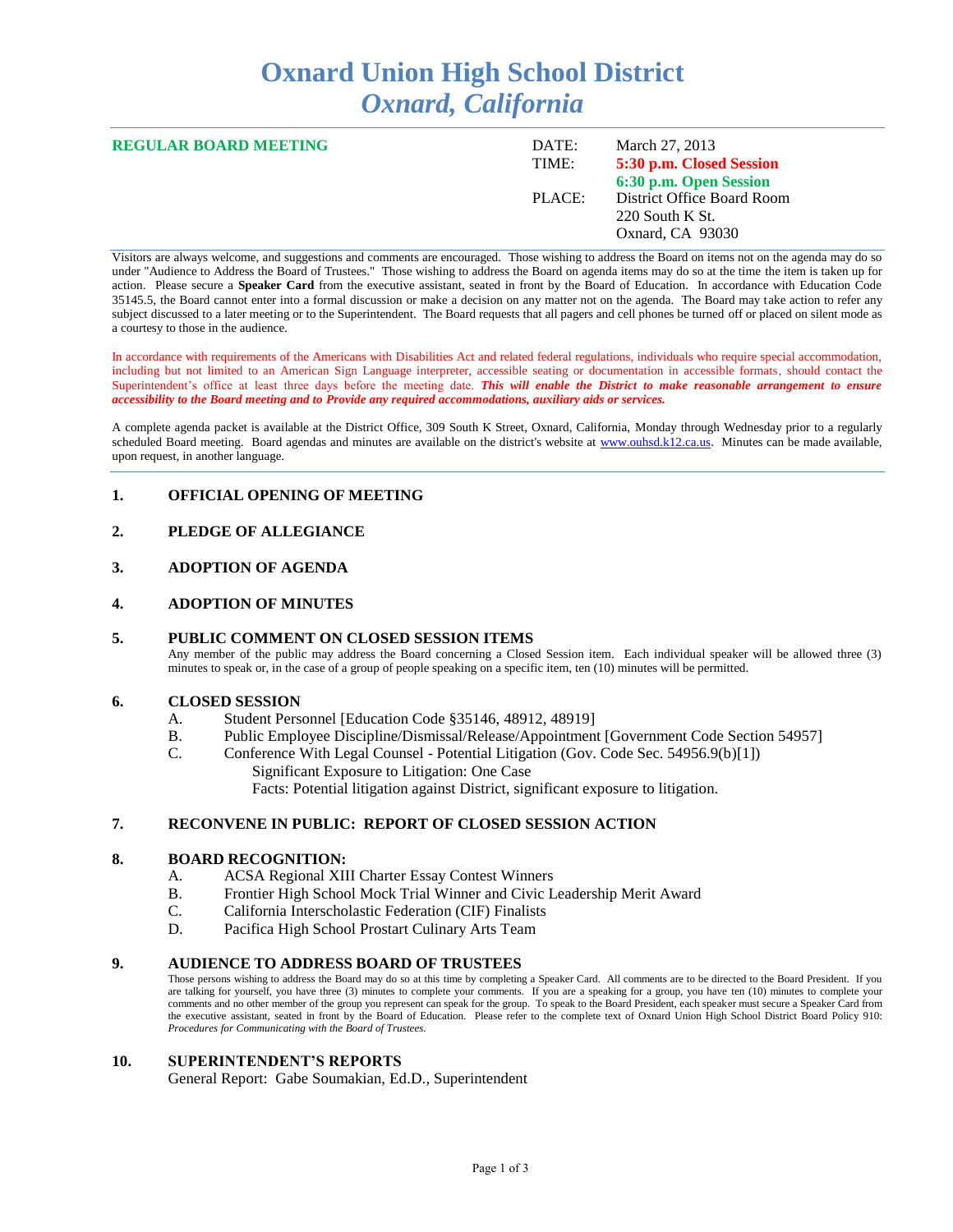Board Meeting Agenda March 27, 2013

# **11. REPORTS TO THE BOARD**

- A. Regular Report: Stephanie Pinedo, Student Representative to the Board
- B. Monthly Update: Budget
- C. Board Update: Pivot Learning Special Education Review
- Board Update: English Learner Action Plan Review
- E. Board Update: Drop-Out/Graduation Data

## **12. CONSENT CALENDAR**

- A. Consideration of Approval of Ratification of Agreement between Oxnard Union High School District/Channel Islands High School and Irvine Unified School District for Positive Behavioral Intervention and Supports Training (PBIS)
- B. Consideration of Approval of Agreement between Oxnard Union High School District and Microsoft for Premier Support Services
- C. Consideration of Approval of Renewal of Agreement between Oxnard Union High School District and Associated Valuation Services, Inc. for District-Wide Inventory Services
- D. Consideration of Approval of Award of Contract to Earth Systems Southern California for Geotechnical Engineering, Materials Testing and Special Inspection Services for the Adolfo Camarillo and Hueneme High School Aquatic Centers Project
- E. Consideration of Approval of the Proposal for the Services of California Construction Management to Achieve DSA Certification of Several District Projects
- F. Consideration of Approval of Proposal from Zeller Electric Corp. for Cost to Replace Emergency Power Supply System for Library at Pacifica High School
- G. Consideration of Approval of Disposal of Surplus, February 16 March 15, 2013
- H. Consideration of Approval of Purchase Orders and Direct Pays, February 16 March 15, 2013
- I. Consideration of Approval of Stipulated Student Expulsion by Agreement of the School Principal, the Student, and the Students' Parent/Guardian, as per Board Policy 5144, Section 22
- J. Consideration of Approval of Certificated and Classified Personnel
- K. Consideration of Approval of Agreement between Oxnard Union High School District and the Ventura County Office of Education/Gateway Community School to Provide Exceptional Service to Special Education Pupils
- L. Consideration of Approval of Agreement between Oxnard Union High School District and the Ventura County Office of Education/Triton to Provide Exceptional Service to Special Education Pupils
- M. Consideration of Approval of Waiver of CAHSEE Requirement for OUHSD Students with Disabilities
- N. Consideration of Approval of Non-Public School Placement for Student Case Number Twenty-Six, 12/13, According to the Recommendation of the Student's IEP Team and the Director of Special Education
- O. Consideration of Adoption of Resolution No. 13-13, Renewing Agreement for Services between the Oxnard Union High School District and the State of California, Department of Rehabilitation for Transition Partnership Program (TPP)
- P. Consideration of Approval of Agreement between Oxnard Union High School District and TUTORIFIC for Supplemental Educational Services Tutoring
- Q. Consideration of Approval of Agreement between Oxnard Union High School District and Smart Kids Tutoring & Learning Center, Inc. for Supplemental Educational Services Tutoring
- R. Consideration of Approval of Agreement between Oxnard Union High School District and Professional Tutors of America, Inc. for Supplemental Educational Services Tutoring
- S. Consideration of Approval of Agreement between Oxnard Union High School District and Innovadia, LLC for Supplemental Educational Services Tutoring
- T. Consideration of Approval of Agreement between Oxnard Union High School District and DS Learning for Supplemental Educational Services Tutoring
- U. Consideration of Approval of Agreement between Oxnard Union High School District and Brier VI, Inc., dba, Huntington Learning Center for Supplemental Educational Services Tutoring
- V. Consideration of Approval of Agreement between Oxnard Union High School District and Accuracy Temporary Services, dba, ATS Project Success for Supplemental Educational Services Tutoring
- W. Consideration of Approval of Agreement between Oxnard Union High School District and 1, 2, 3, Success/VCOE for Supplemental Educational Services Tutoring